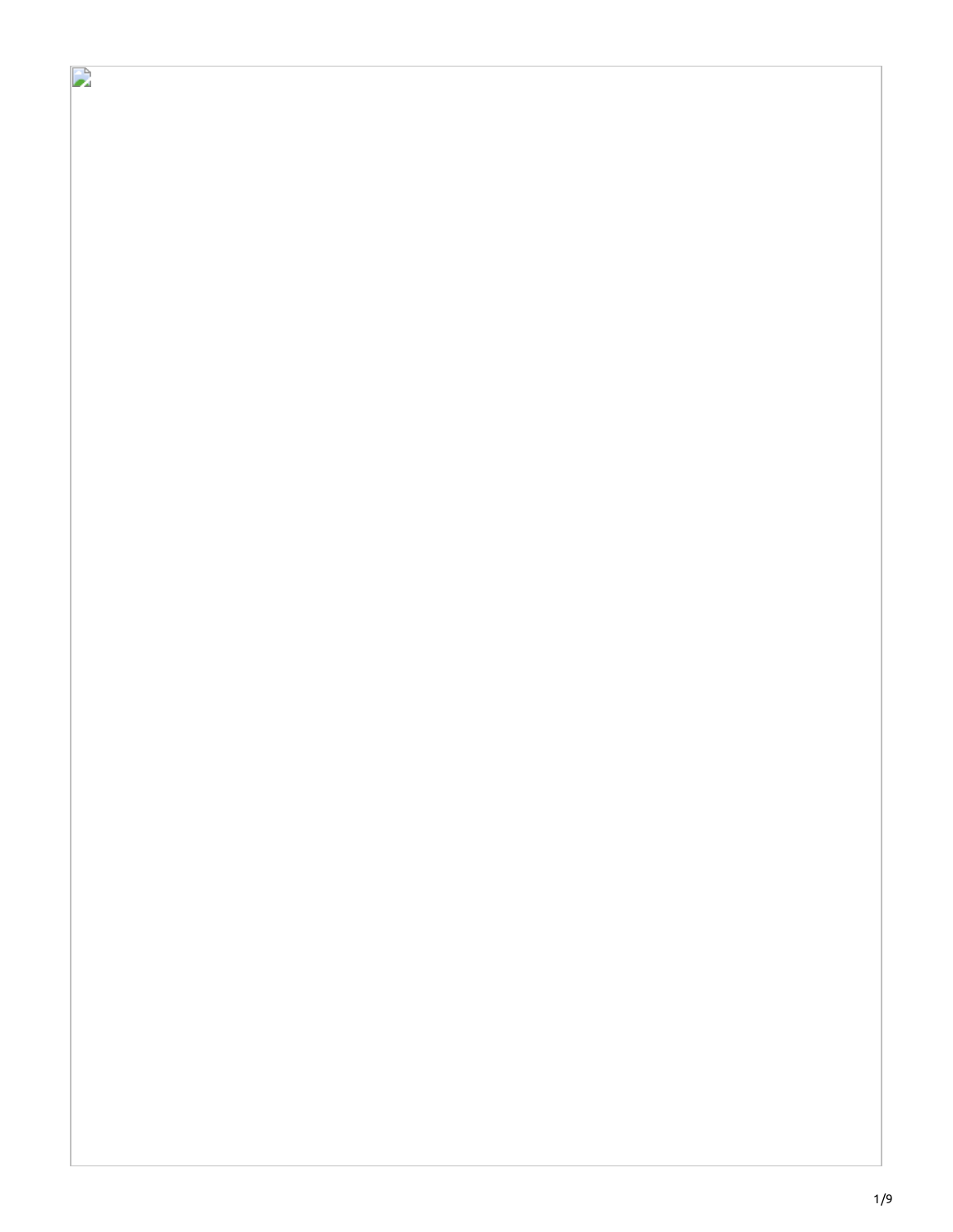# **New Year, New Risk Landscape**

**westwoodgroup.com**[/insight/new-year-new-risk-landscape/](https://westwoodgroup.com/insight/new-year-new-risk-landscape/)



First Quarter Review

**As 2021 drew to a close, Santa Claus seemed poised to gift investors with a continued boom in equities, only to have his intentions doused by widespread, sticky high inflation, warnings of future earnings growth and an unprovoked conflict that has further disrupted already struggling global supply chains. What's more, the Russia-Ukraine war could upend the way the world conducts its trade, logistics and commerce — leading to more "on-shoring" and other trends that could have both positive and negative impacts domestically (more on that later). And while pandemic troubles have been aggressively addressed (at least superficially) by**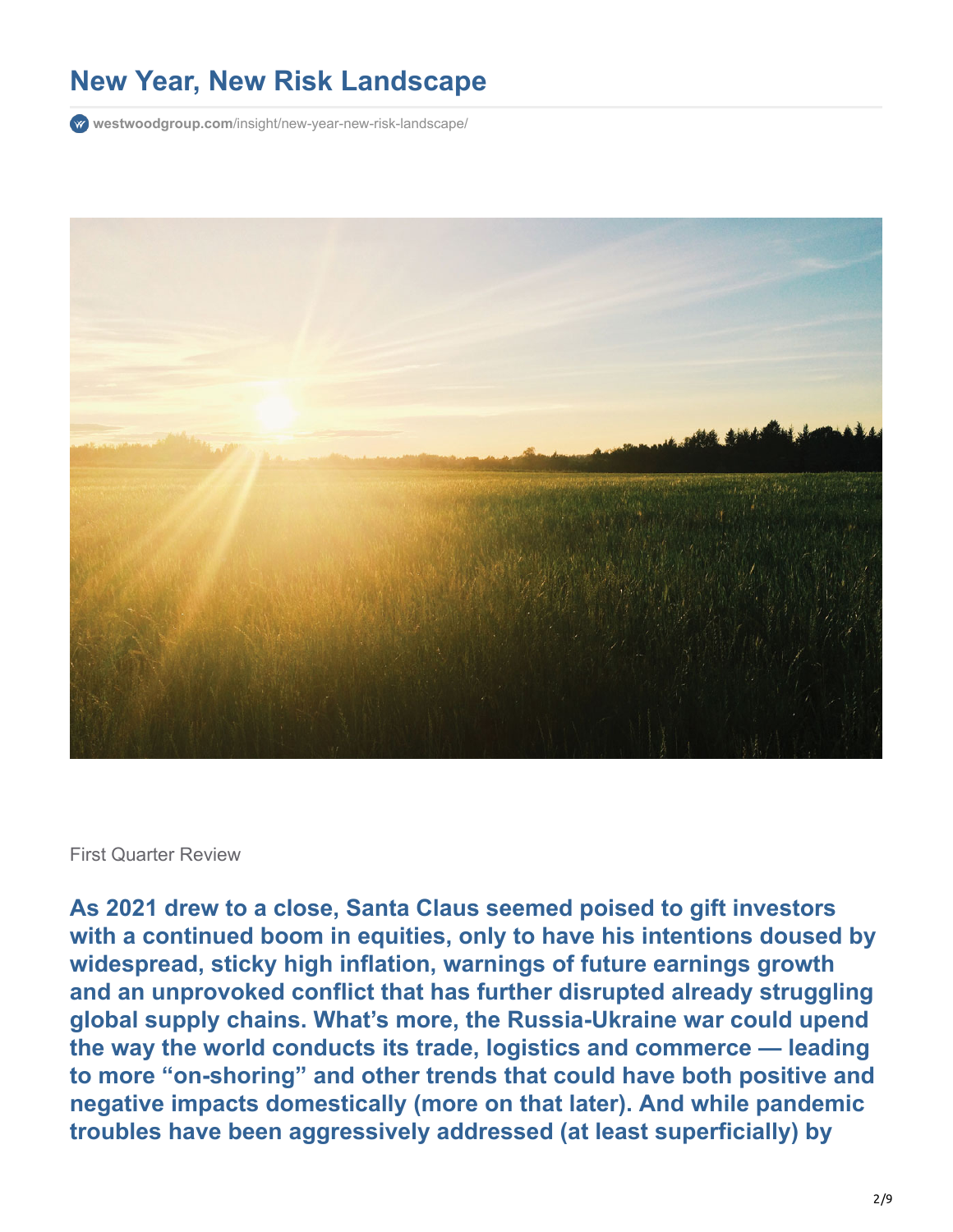**unprecedented global stimulus and the rapid deployment of vaccines, those actions also have consequences. At just about every level, the monetary, fiscal and policy "cures" have triggered another set of risks that threaten to remove a good portion of fanfare away from the world's "reopening."**

### **Assumptions — End 2022**

| <b>Real GDP</b>          | $+3.5\%$ vs. 3.4% consensus    |
|--------------------------|--------------------------------|
| Core Inflation           | 4.5% vs. $4.4\%$ consensus     |
| <b>Fed Funds Rate</b>    | $2.0\% - 2.25\%$ (7 hikes)     |
| Oil (WTI)                | \$80/bl 2022e                  |
| <b>Unemployment Rate</b> | <b>3.6%</b> vs. 3.6% consensus |
|                          |                                |

S&P 1y Fwd P/E Ratio **20.0x**

The high-water mark for stocks in the S&P 500 came just after the New Year on Jan. 4, followed by an almost immediate 11% correction that shook the already fragile foundations of investor confidence. As fourth quarter results flowed in, the "risk-on" mentality that dominated much of 2021 shifted to a more cautious tone from executives, analysts and pundits alike. The final quarter of 2021 revealed relatively strong earnings for the S&P 500, but failed to impress, as market participants pondered the rising prices of just about everything, a quicker than expected rate hike pace and growing geopolitical tensions. These factors were unfortunately enough to quell a rebound in equities in early February.

Ironically, even though big-tech earnings carried the S&P in the first quarter, tech names like Meta (Facebook), Netflix, AMD, Tesla and many others were given major "haircuts" as investors grew concerned about everything from supply chain issues and higher interest rates, to consumer spending and even the potential for recession. Simply put, 2022 will not be a tide that lifts all ships — high-flying names with ultra-rich valuations heavily dependent on growth will face much higher scrutiny both in their reported results and forward guidance.

That said, we do see continued opportunities in value and alternative income type investments, along with select emerging markets and some key areas that thrive in higher interest rate and inflationary environments. Some key tech names do continue to flourish, especially those with focus on remote work and cybersecurity; some best-in-breed names like Alphabet and Apple have also rebounded with vigor. For now, the labor market remains extremely tight and consumers, though more cautious, continue to spend.

## **The Impact of the Russia-Ukraine War**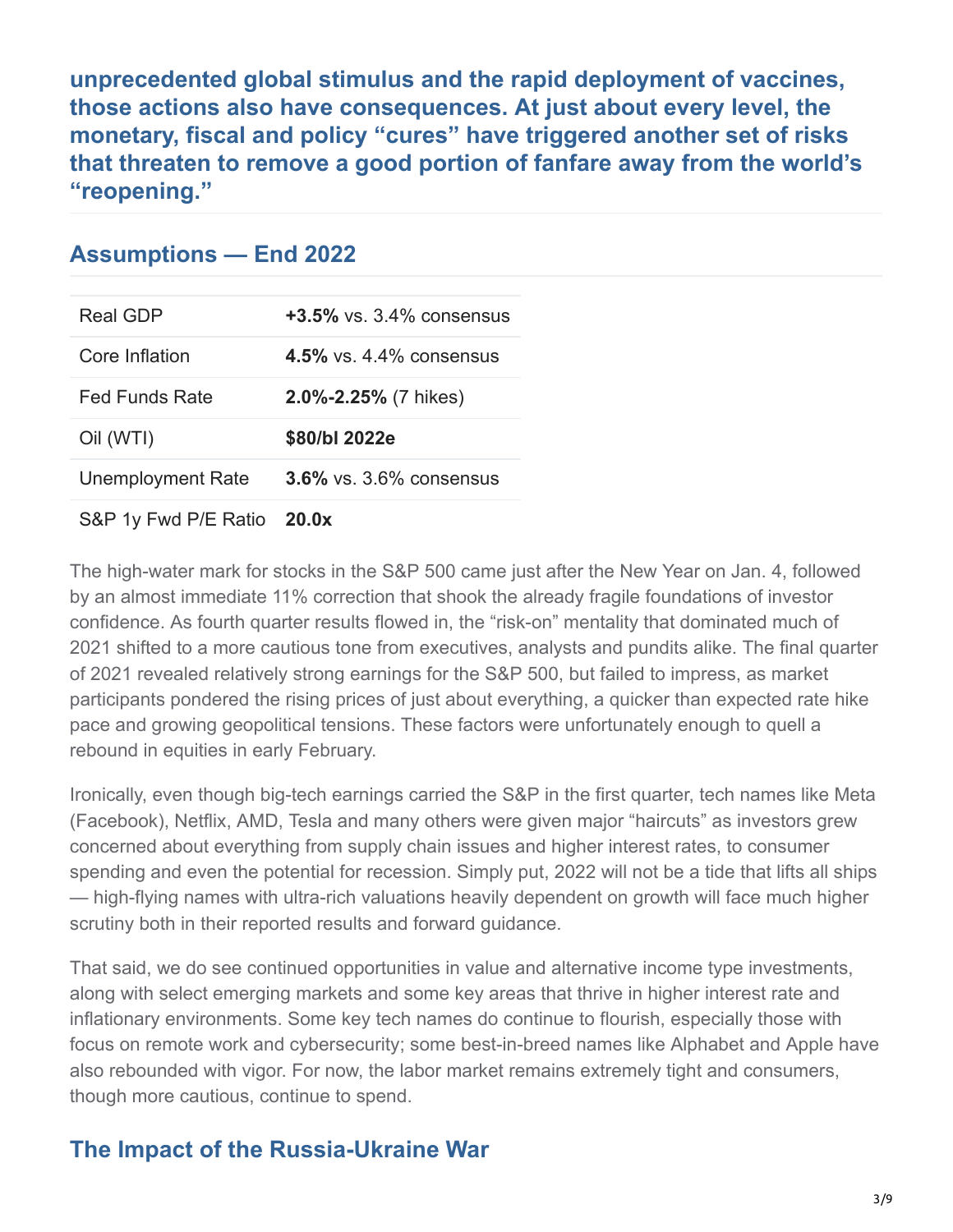While the outcome of this conflict remains unknown, its effects are likely to reverberate for some time. Food, energy and global trade confidence are all at stake. Much of the runup in commodity prices, specifically oil and natural gas, had been driven largely by supply-side issues (pandemicrelated shutdowns, military actions, domestic rig reductions and so on) as demand steadily came back online during the last year. But the most recent catalyst for energy and food inflation has been Russia's invasion of Ukraine, which has forced the world to rethink energy consumption, distribution and obviously triggered even potential deeper supply-side challenges that will impact trade agreements outside the war-affected region.

Russia is a significant exporter of all sorts of commodities, accounting for 13% of global crude oil production, 17% of natural gas production and is the largest exporter of wheat (followed by Canada and the United States). The conflict has kept Brent oil (the European benchmark) hovering around and above the \$100 per barrel mark, while natural gas prices have skyrocketed to near 12-year highs.

Unfortunately, these prices are unlikely to subside in the near term as western allies pile on sanctions and enact policies to largely remove Russia as an energy supplier. To help fill the void, America is now exporting more liquefied natural gas (LNG) overseas than at any moment in time, draining our country's inventories, applying even more upward pricing pressure. Natural gas prices had risen 43% from January to late March, and are more than double where they were a year ago. And since we are now likely to remain a primary supplier for Europe for the foreseeable future, the restocking of supplies during the spring and summer is unlikely to happen. This could prove to be an extended drag on consumers.

With Russia and Ukraine's declining exports of wheat and fertilizer, foodstuffs are also likely to see continued price and availability impacts. And these higher energy and food prices are likely to fuel higher or at least prolong higher than trend inflation, eating into household incomes and confidence as the year grinds on.

The conflict also raises questions around the safety and stability of current global trade agreements. Business leaders and lawmakers across the globe are rethinking cross-border dependency and supply chain footprints. The solutions obviously involve an increase in local sourcing and securing the most dependable (not cheapest) sources. And while this could be good for small to medium-sized farms and businesses across America, it also further fuels inflation and is likely to eat into some corporate profits as well over the next few years.

## **Interest Rates**

As inflation picked up in 2021, markets began to anticipate a slightly higher interest rate trajectory. The continuation of above-trend inflation pressure and declining unemployment has forced the hand of the Federal Reserve. After keeping its benchmark interest rate anchored near zero since the beginning of the pandemic, the Federal Open Market Committee raised rates by 25 basis points (with a new range of 0.25% to 0.5%) in mid-March.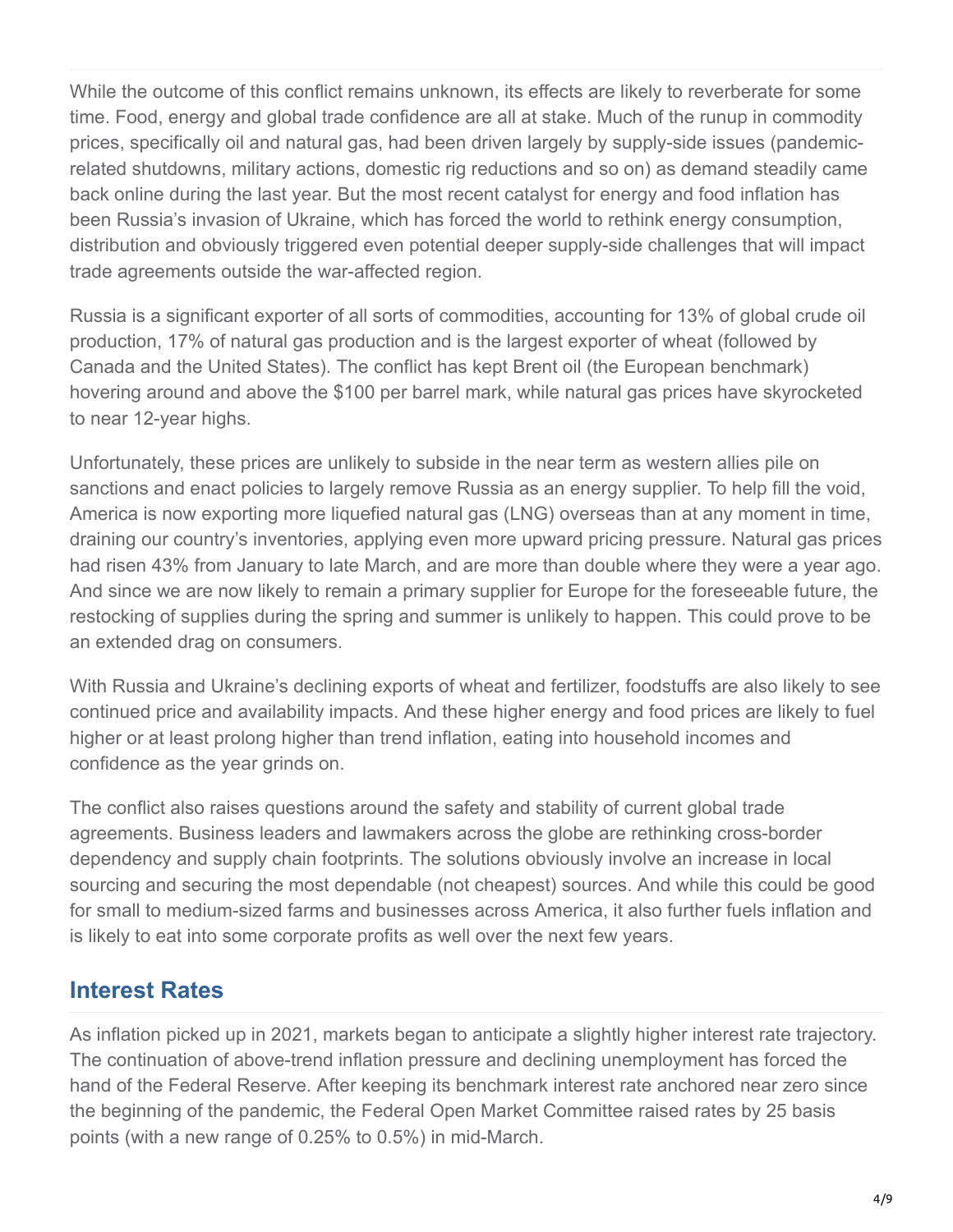The move also pushes the prime rate higher, immediately increasing financing costs for many forms of consumer borrowing and credit. We expect the committee to continue raising for most of the six remaining meetings this year, and see the federal funds rate around 1.5% by year's end. The committee sees three more hikes in 2023 then none the following year, but its final trajectory will be predicated on how deep of an impact inflation actually has on consumers, as well as how quickly its rate hikes slow the economy. We see it increasingly likely the United States may enter a recession in 2023, albeit shallow.

Central banks' reaction to higher energy and food prices will prove difficult to predict, as the magnitude or speed of interest rate rises to combat inflation will have to be delicately balanced to support respective economies. The answer will depend on the extent to which higher energy prices dampen growth or alternatively fuel strong wage rises as workers try to protect their purchasing power amid a tight labor market.

## **Energy Still a Big Deal for Consumers and Earnings**

China recently implemented COVID-19-related lockdowns in Shenzhen, Changchun, Shanghai and other areas, pushing oil prices down after their near parabolic runup since February. President Biden also announced a steady release of stock from the Strategic Oil Reserve. But we shouldn't expect either to offer too much of a reprieve, unless China's lockdowns trigger a bigger than expected decline in demand (much of that is already factored in).

On the trade front, it's important to note that more than 80% of the world's oil sales are transacted in U.S. dollars (as are the major benchmarks). Saudi Arabia, the world's second-largest producer of oil behind America, has conducted all its sales in U.S. dollars since 1974, but American dependence on Saudi oil has declined while China has made the Middle Eastern nation a primary supplier, purchasing 25% of the oil it produces. A deal would bolster the Chinese currency and could further drive up the cost of unrelated exports to the United States. The lesson here is that China's drag on oil prices could manifest inflationary pressures elsewhere.

From an earnings perspective, record high prices have helped buoy the S&P 500 earnings results as the energy sector's earnings are expected to be up +193.5% from the same period last year, offsetting what could have been a negative earnings quarter had the sector been stripped out of the equation.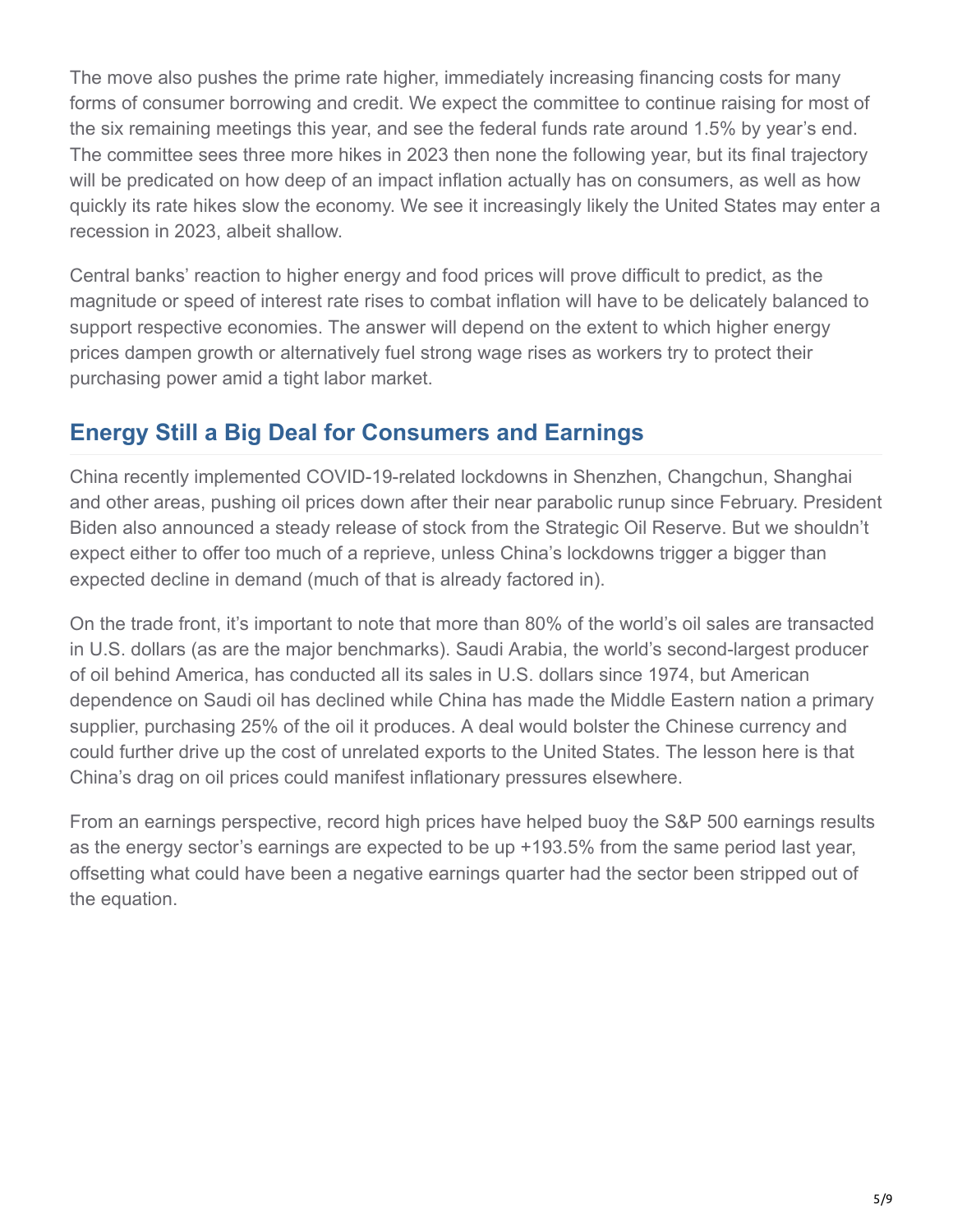

Source: U.S. Energy Information Administration

As for trading, we believe oil will trade around the \$80 range by late 2022, with a bias to the high end, and we believe natural gas may continue to trade in the upper \$4 to \$5 level given record U.S. exports and Europe's new initiatives to wean off of Russian supply.

With entities such as the energy sector, one can never pinpoint exactly what's to come in the foreseeable future. However, with these measures and observations, there is knowledge and assurance to be found to help lessen the uncertainties and bring more clarity to the industry.

# **Expect Strong Employment, but Growing Caution Among Consumers**

The American economy continues to add jobs. While the economy added 6.1 million non-farmpayroll jobs, payroll employment remains 3.9 million below its peak in February 2020. Many Americans also decided to quit their traditional jobs or move into the "gig" economy. These trends, plus continued baby boomer retirement trends, shrunk the labor force by 2.4 million people compared to February 2020, sending the labor force participation rate lower to 61.8% from 63.3%.

This lack of labor supply combined with strong economic growth should allow unemployment to continue to decline rapidly in the coming year. We see the unemployment rate falling below 4% by mid-year. Wages in many sectors have been rising as companies compete to hire and retain a limited supply of workers.

Unfortunately, the pandemic, rising prices, dwindling customer service and continued social stresses have weighed on American consumers. While we believe that the pandemic should be mostly behind us by the end of the first quarter, there is a risk that another variant or spike in closures or travel limitations could upend a great deal of the momentum that the economy has been gaining and put future growth at risk. That said, government spending programs and a tight labor market should support consumers who opt to move back into the general labor pool for traditional work.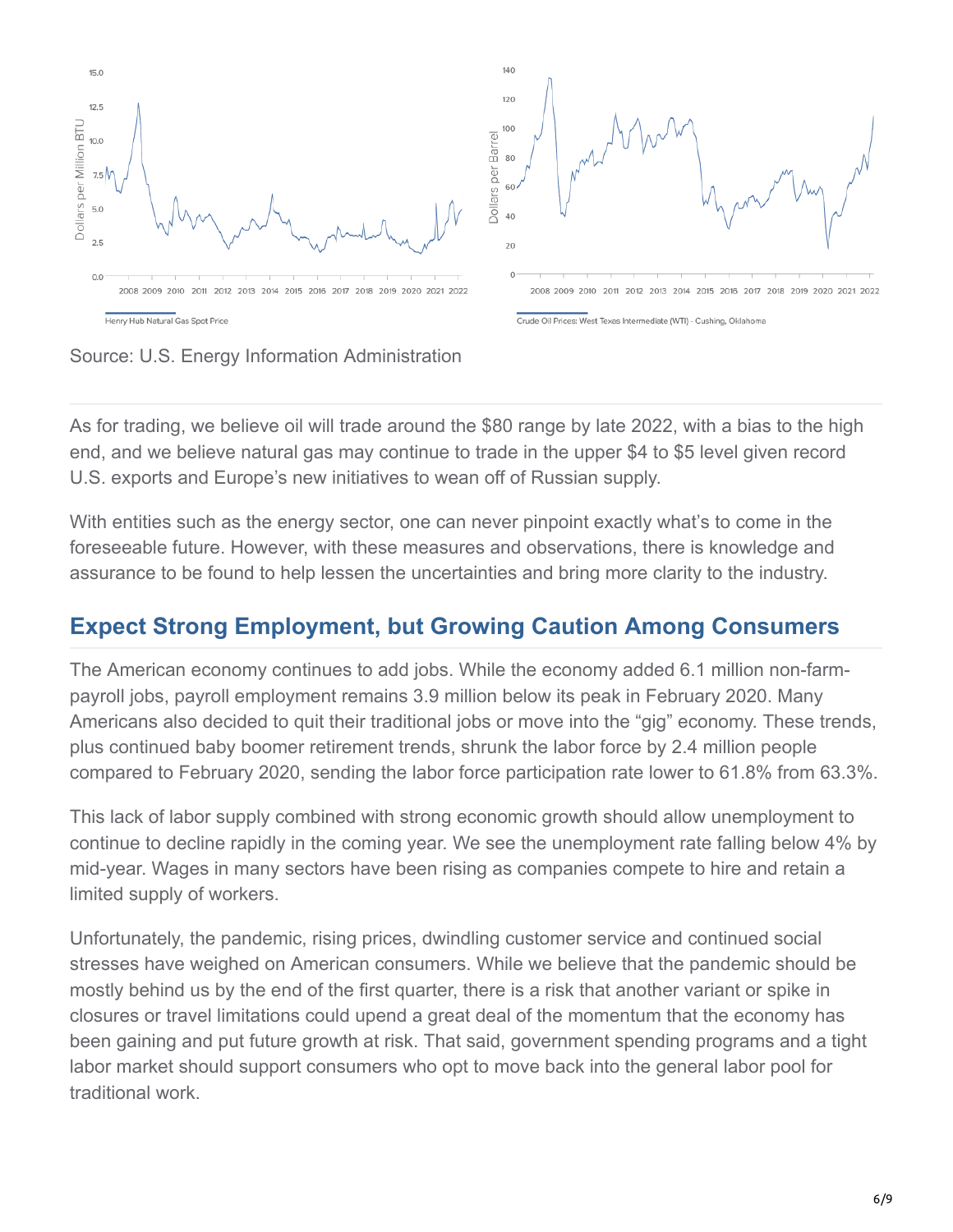Record home prices and rent rates will continue to pressure consumers and unlike the Great Recession, the current boom is being fed by a lack of supply, high cost to build new and the remote work revolution, which has and will continue to shift traditional real estate trends, population density and the types of homes Americans desire. We expect real estate prices to continue to trend higher, with interest rates having only a moderate effect on value and activity. Investors have acquired large swaths of real property since the Great Recession and did so using much less leverage compared to the last boom. These owners will be less likely to "panic sell" and should add stability even in recessionary periods.

## **Westwood's Broad Outlook – Looking Ahead**

Despite the overall decline in COVID-19-related impact globally, there's a strong probability that risk premium and overall volatility in both stocks and bonds is likely to persist throughout the year. Governments around the globe are now challenged with maintaining economic growth in a high inflation environment (which is very difficult to do). Without being able to slash interest rates and/or inject money into their respective economies, many nations will be limited on monetary tactics, relying on less-effective policy shifts. Rising rates will continue to impact the discounting of highgrowth stocks' long-term cash flows, resulting in less favor from investors. The hunt for yield is likely to drive interest in select emerging markets, but expect a more difficult landscape to navigate.

We believe the ongoing chip supply/demand imbalance will stimulate longer-term demand as consumers continue to feel emotionally stressed and a fear of missing out (FOMO) fueled by a lack of availability. But their strength and willingness to spend will be tempered by a myriad of aforementioned forces, including inflation, rising rates (mortgage rates saw their biggest six-month surge in 50 years), market volatility, lack of affordable housing and headlines. But there are signs that at least some supply-chain woes are easing. Domestic used car prices have declined for two months in a row. The largest chipmaker, Taiwan Semiconductor, noted softening demand for smartphones, PCs and TVs in China, and the Logistics Manager's Index, which tracks supply chain metrics, did cite a continued surge in global inventory levels (which could help push prices lower) and a declining backlog of ships waiting off the coast of Los Angeles (indicating improving movement in goods shipments).

Look for continued volatility in equities and an increased disconnect in typical correlations as higher rates, geopolitical concerns and headline risk alter the typical behaviors observed over the last few years. Economic and corporate growth should remain above trend in the near term, but will come under threat toward the end of the year. We remain positive on credit with a preference for crossover quality selections. We see continued improvements in energy and the securitized sectors in this landscape. Credit spreads remain cheap and there are good risk-return opportunities even if valuations become stretched as spreads are still near 5-year lows. In terms of rates, we are underweight duration and see a continued rise in the 2- to 5-year yields, but a more range-bound target in the 10-year note as monetary tightening will impact growth trajectories.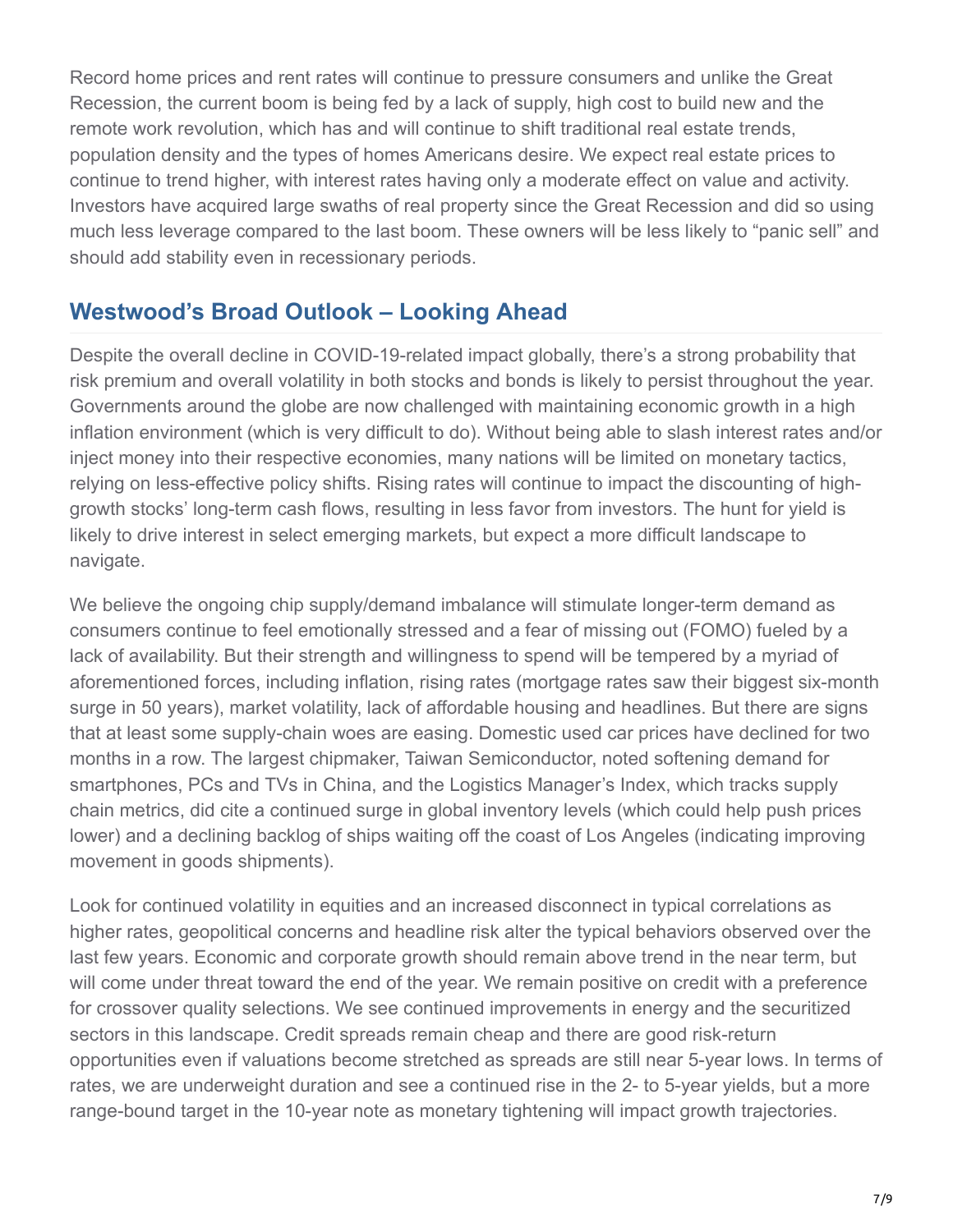In terms of sectors, we favor emerging markets and chips (semiconductor and related), as well as value in general and mRNA vaccines for future expansion and integration into other medicines.

# **Capital Markets Outlook | Scenario Assessment**

## **As of March 2022**

#### **OPERATIVE Scenario:**

#### **Higher risk but known unknowns**

#### **60% Probability**

- Geopolitical risk premium all of 2022.
- Uncertainty in fiscal outlook and rising rates a source of market volatility.
- U.S. Federal Reserve lifts off (hikes) this year with elevated inflation and heightened jobs demand.
- Improving global immunity and lower virus concern drives consumer confidence and heightens consumption from increased consumer savings.
- Economic growth falls from 2021 but remains above trend. Inflation remains elevated.

#### **Scenario #2:**

#### **Cessation of risk and hostilities**

#### **25% Probability**

- Less concern of broadening hostilities.
- Some fiscal impulse passes through Congress with less tax increase.
- Labor and consumer mobility improves sharply, and supply chain bottlenecks alleviated, reducing high inflation.
- Federal Reserve responds with measured rate hikes, dependent on market response.
- Increased consumer confidence leads to spending their heightened savings.
- Economic growth continues well above trend; global economy operating to capacity.

#### **Scenario #3:**

#### **The unknown unknowns**

#### **15% Probability**

Fears of central bank tightening slow prospective growth impacting markets.